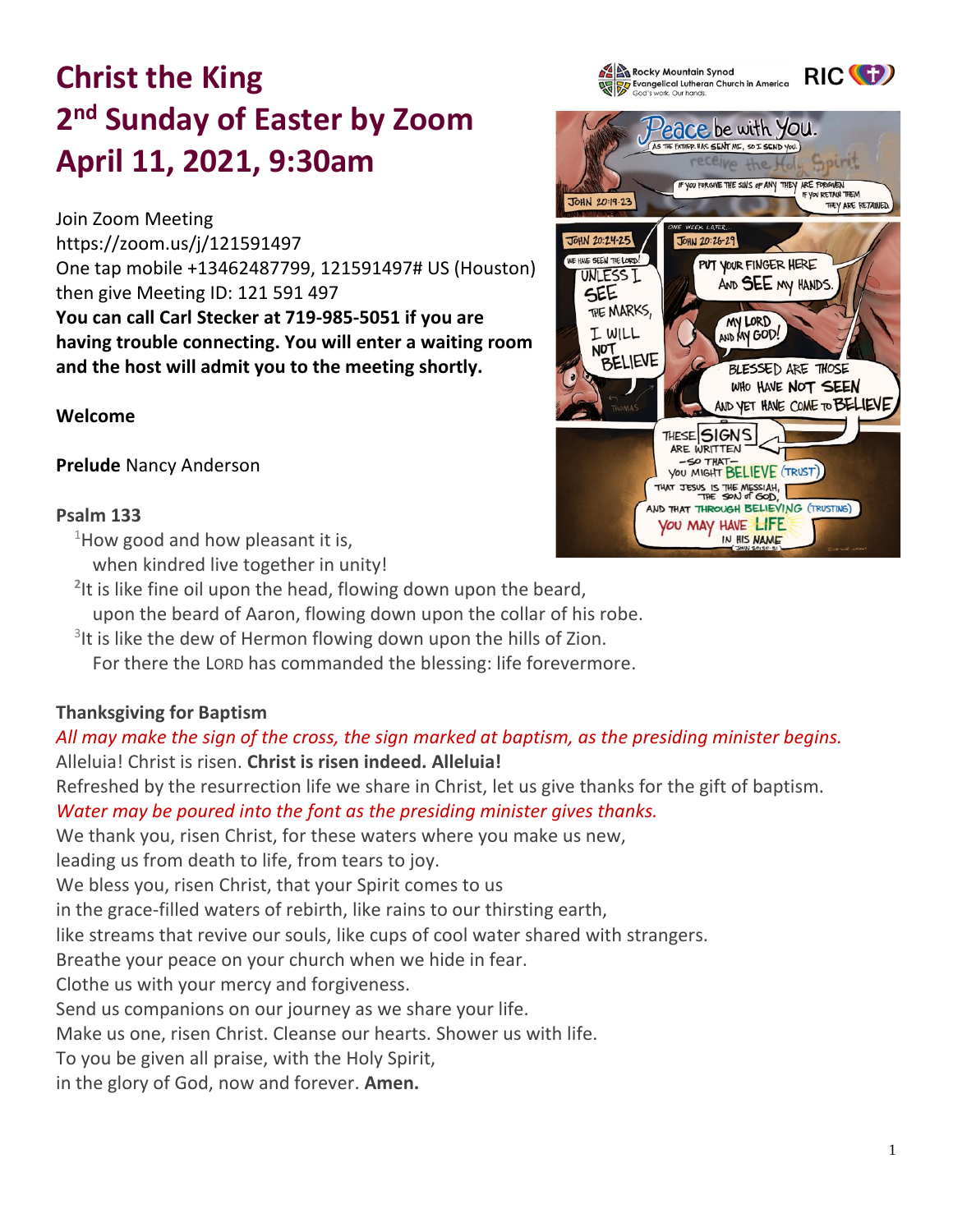# **Greeting**

The grace of our Lord Jesus Christ, the love of God, and the communion of the Holy Spirit be with you all. **And also with you.**

# **Hymn of Praise:** *Blessing, Honor, and Glory* ELW 433

**Blessing, honor, glory to the Lamb. Holy, righteous, worthy is the Lamb. Death could not hold him down, for he is risen! Seated upon the throne, he is the Lamb of God!**

**Blessing, honor, glory to the Lamb. Holy, righteous, worthy is the Lamb of God.** 

# **Prayer of the Day**

Almighty God, **with joy we celebrate the day of our Lord's resurrection. By the grace of Christ among us, enable us to show the power of the resurrection in all that we say and do, through Jesus Christ, our Savior and Lord, who lives and reigns with you and the Holy Spirit, one God, now and forever.. Amen.**

# **Reading: 1 John 1:1--2:2**

*The opening of this letter serves as a reality check. The reality of God is light, but our confessed reality has been sin. God cleanses us from our sinful reality through Christ's death so that we live in fellowship with Christ and walk in God's light.*

<sup>1</sup>We declare to you what was from the beginning, what we have heard, what we have seen with our eyes, what we have looked at and touched with our hands, concerning the word of life $-$ <sup>2</sup>this life was revealed, and we have seen it and testify to it, and declare to you the eternal life that was with the Father and was revealed to us— $3$ we declare to you what we have seen and heard so that you also may have fellowship with us; and truly our fellowship is with the Father and with his Son Jesus Christ. <sup>4</sup>We are writing these things so that our joy may be complete.

 $5$ This is the message we have heard from him and proclaim to you, that God is light and in him there is no darkness at all. <sup>6</sup>If we say that we have fellowship with him while we are walking in darkness, we lie and do not do what is true; <sup>7</sup>but if we walk in the light as he himself is in the light, we have fellowship with one another, and the blood of Jesus his Son cleanses us from all sin. <sup>8</sup>lf we say that we have no sin, we deceive ourselves, and the truth is not in us. <sup>9</sup>If we confess our sins, he who is faithful and just will forgive us our sins and cleanse us from all unrighteousness.  $^{10}$ If we say that we have not sinned, we make him a liar, and his word is not in us.

 $^{2:1}$ My little children, I am writing these things to you so that you may not sin. But if anyone does sin, we have an advocate with the Father, Jesus Christ the righteous; <sup>2</sup> and he is the atoning sacrifice for our sins, and not for ours only but also for the sins of the whole world.

Word of God. Word of Life. **Thanks be to God.**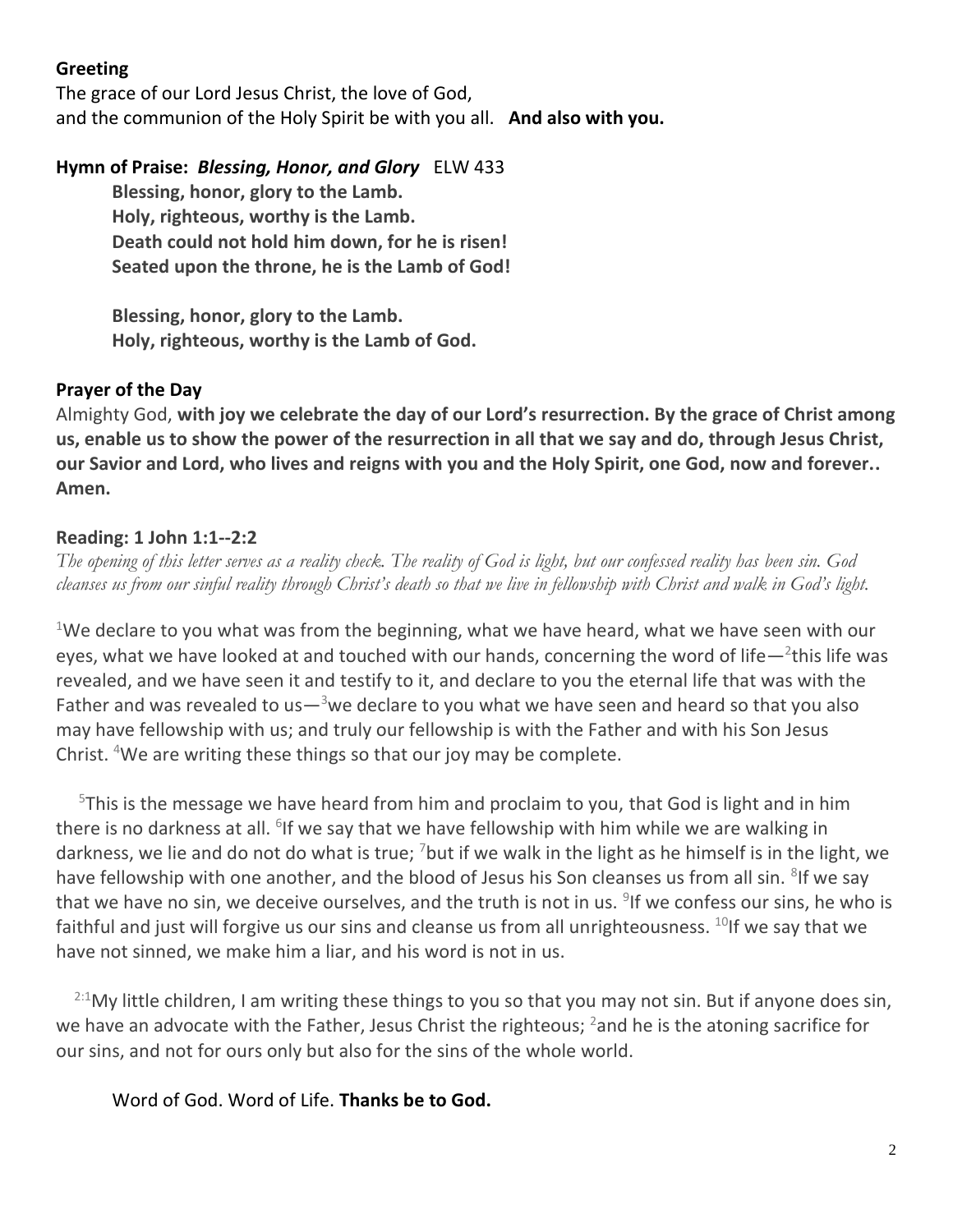**Gospel Acclamation** *Be Not Afraid* ELW 388



# **Gospel:** The gospel according to John chapter 20. **Glory to you, O Lord.**

#### **John 20:19-31**

*The story of Easter continues as the risen Jesus appears to his disciples. His words to Thomas offer a blessing to all who entrust themselves in faith to the risen Lord.*

 $19$ When it was evening on that day, the first day of the week, and the doors of the house where the disciples had met were locked for fear of the Jews, Jesus came and stood among them and said, "Peace be with you."  $^{20}$ After he said this, he showed them his hands and his side. Then the disciples rejoiced when they saw the Lord.  $21$  Jesus said to them again, "Peace be with you. As the Father has sent me, so I send you." <sup>22</sup>When he had said this, he breathed on them and said to them, "Receive the Holy Spirit. <sup>23</sup>If you forgive the sins of any, they are forgiven them; if you retain the sins of any, they are retained."

 $24$ But Thomas (who was called the Twin), one of the twelve, was not with them when Jesus came. <sup>25</sup>So the other disciples told him, "We have seen the Lord." But he said to them, "Unless I see the mark of the nails in his hands, and put my finger in the mark of the nails and my hand in his side, I will not believe."

 $^{26}$ A week later his disciples were again in the house, and Thomas was with them. Although the doors were shut, Jesus came and stood among them and said, "Peace be with you." <sup>27</sup>Then he said to Thomas, "Put your finger here and see my hands. Reach out your hand and put it in my side. Do not doubt but believe." <sup>28</sup>Thomas answered him, "My Lord and my God!" <sup>29</sup> Jesus said to him, "Have you believed because you have seen me? Blessed are those who have not seen and yet have come to believe."

 $30$ Now Jesus did many other signs in the presence of his disciples, which are not written in this book. <sup>31</sup>But these are written so that you may come to believe that Jesus is the Messiah, the Son of God, and that through believing you may have life in his name.

The good news of the Lord. **Praise to you, O Christ.**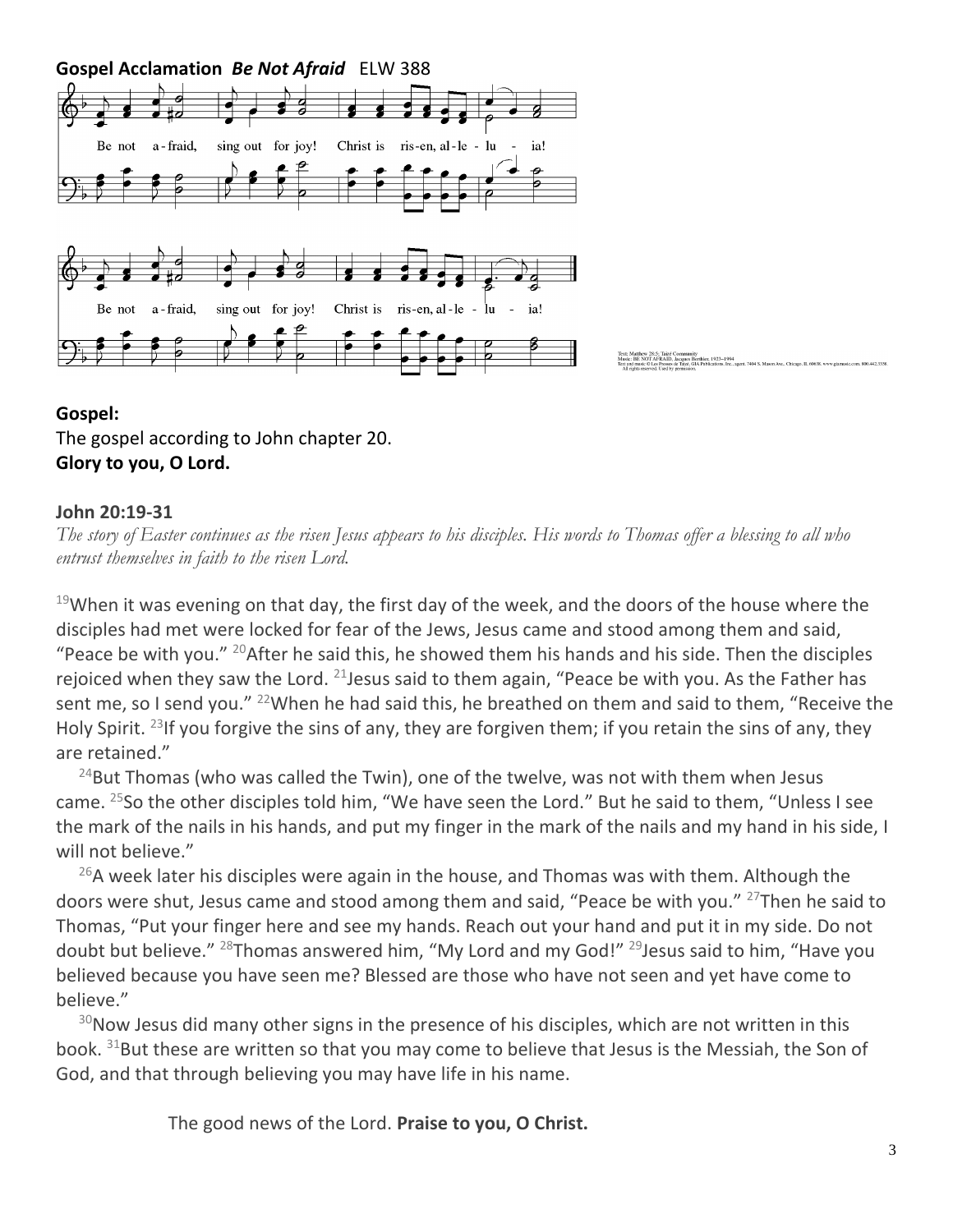#### **Children's sermon**

#### **Sermon**

**Hymn of the Day** *We Walk by Faith* **ELW 635 vs. 1-3** faith We walk by and sight: with  $\mathbf{1}$ not by We and  $\overline{2}$ touch hands side. may not vour nor  $\overline{\mathbf{3}}$ Help then,  $\mathbf O$ Lord, our  $un$ be lief; and For  $\mathbf O$  $\mathbf{r}$  $\operatorname{ted}$ Lord,  $\overline{4}$ you,  $res$  $ur$  $\overline{\phantom{a}}$ rec are life  $\overline{5}$ And when  $_{\rm OHF}$ of faith is done, in  $\overline{\boldsymbol{\rho}}$ z ◢  $\overline{O}$ Christ, who spoke gra - cious words<br>fol - low where draw near. as trod; but your ise you in prom may our faith  $a$ bound to call on vou when found in  $\mathrm{d} \mathrm{i}$ neath the means vine: be  $\overline{a}$ wa ter realms of clear  $\sim$  $er$ light may we.  $he$ hold you  $\overline{\bullet}$ <u>d.</u> ♪ "My here." none  $e'$ er spoke: peace be with vou God!" re - joice, and "My Lord and we cry. are and seek where you are found: vou near and the word, be - neath the bread and wine. as you are. with full and end  $\sim$ less sight.

Text: Henry Alford, 1810–1871, alt.<br>Music: SHANTI, Marty Haugen, b. 1950<br>Music © 1984 GIA Publications. Inc., 7404 S. Mason Ave., Chicago. IL 60638. www.giamusic.com. 800.442.3358.

**Reception of new member: Paul Guetter**

**I believe in God, the Father almighty,**

**creator of heaven and earth.**

**I believe in Jesus Christ, God's only Son, our Lord,**

**who was conceived by the Holy Spirit,**

**born of the virgin Mary,**

**suffered under Pontius Pilate,**

**was crucified, died, and was buried;**

**he descended to the dead.\***

**On the third day he rose again;**

**he ascended into heaven,**

**he is seated at the right hand of the Father,**

**and he will come to judge the living and the dead.**

**I believe in the Holy Spirit,**

**the holy catholic church,**

**the communion of saints,**

**the forgiveness of sins,**

**the resurrection of the body,**

**and the life everlasting. Amen.**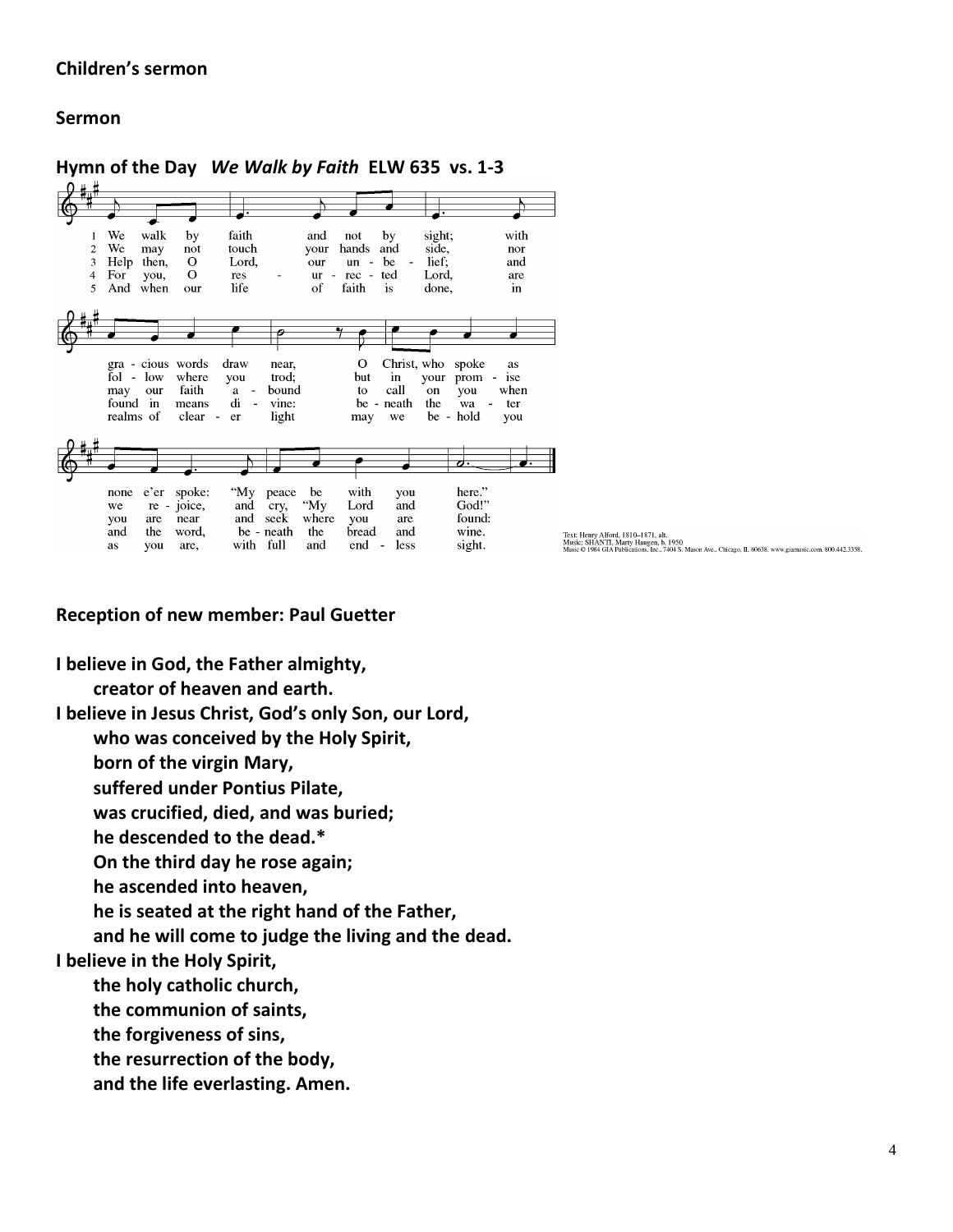## **Prayers of Intercession**

Alive in the risen Christ by the power of the Holy Spirit, we bring our prayers before God who promises to hear us and answer in steadfast love.

> Hear us, O God. **Your mercy is great.**

In the hope of new life in Christ, we raise our prayers to you, trusting in your never-ending goodness and mercy; through Jesus Christ our Lord. **Amen.**

#### **Peace**

The peace of Christ be with you always. **And also with you.**

### **Offering Message**

# **Children's Song** *Behold, How Pleasant* **ELW 649**

*Refrain*

Behold, how pleasant, how good it is! Behold, how pleasant, how good it is!

1 How pleasant and harmonious when God's people are together: fragrant as precious oil when running fresh on Aaron's beard. *Refrain*

# **Offering Prayer**

Faithful God, you walk beside us in desert places, and you meet us in our hunger with bread from heaven. Accompany us in this meal, that we may pass over from death to life with Jesus Christ, our Savior and Lord. **Amen.**

#### **Lord's Prayer**

**Our Father, who art in heaven, hallowed be thy name, thy kingdom come, thy will be done, on earth as it is in heaven. Give us this day our daily bread; and forgive us our trespasses, as we forgive those**